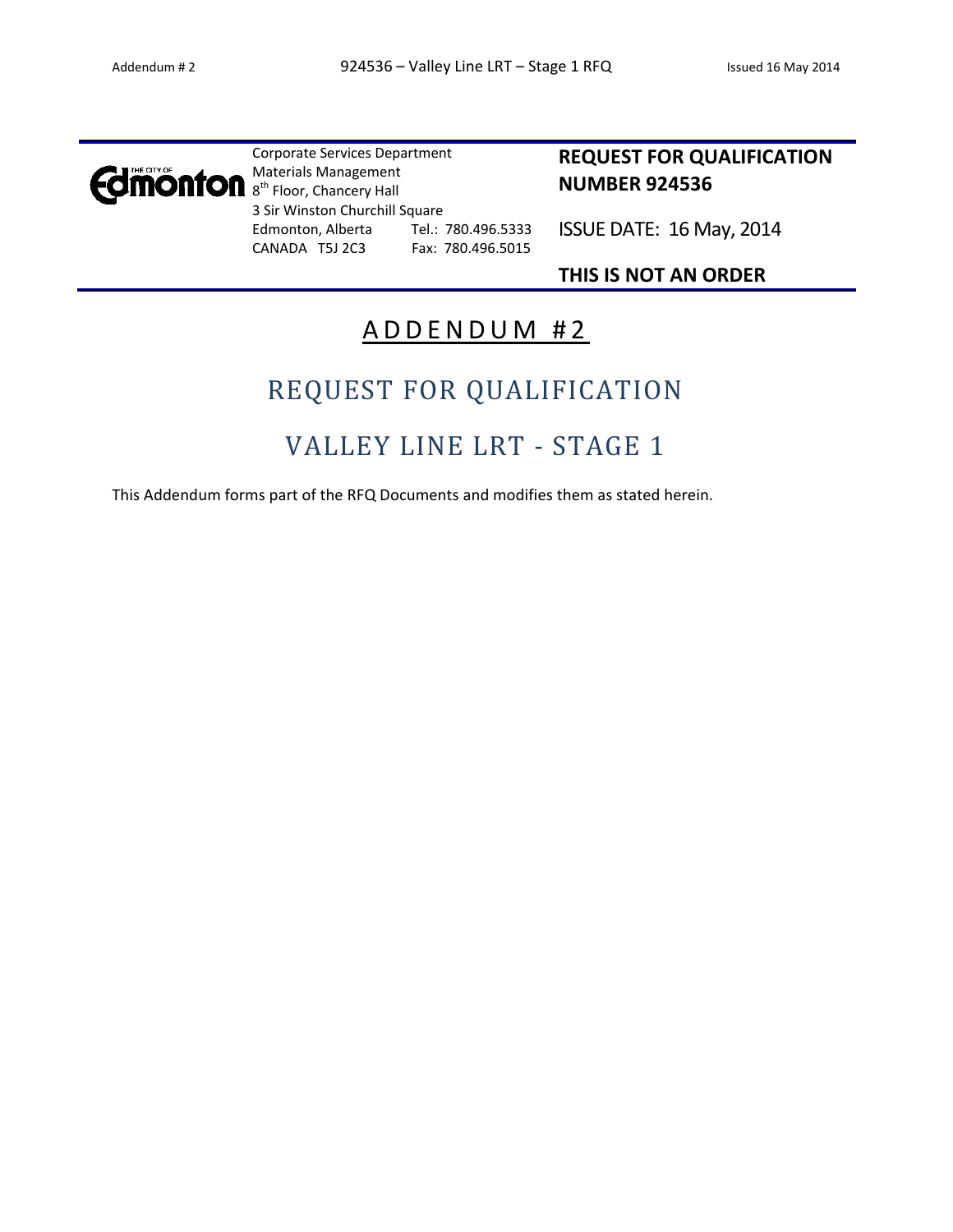2.1: Replace all references in the RFQ to "Chief Architect" with "SUI Leader" as shown in tracking below:

### **APPENDIX A – DEFINITIONS**

*Key Individual(s)*: shall mean those individuals of the Respondent that are requested as part of the Submission requirements in Appendix B and for whom a detailed resume is required. The Key Individuals include:

- 1) Team Leader;
- 2) Finance Manager;
- 3) Design Manager;
- 4) Systems Integration Manager;
- 5) Chief ArchitectSUI Leader;
- 6) Construction Manager;
- 7) Asset Manager; and
- 8) Operations Manager.

……

# **APPENDIX B – DETAILED SUBMISSION REQUIREMENTS**

……

#### **B 4 Design**

#### *B 4.1 Organization of Design Team Members, Team Member Experience, Capacity and Depth*

Describe the organization of the Team Members involved in the Project design, and the roles and responsibilities and the proportionate responsibilities (including percentage allocations) of each such Team Member (including equity participation if applicable). Respondents should provide an organizational chart detailing the various relationships and lines of reporting for the organization of the Team Members involved in delivering the design component.

Describe the collective capacity and depth of resources between the Team Members for delivering the design requirements of the Project, particularly in the context of the Key Individuals proposed and the roles they play in the Project. For example, please provide details of the number of Chief Architects SUI Leaders of similar experience and qualifications that reside with the Team Members and so may be offered as a replacement for the Key Individual in the future (if required).

…...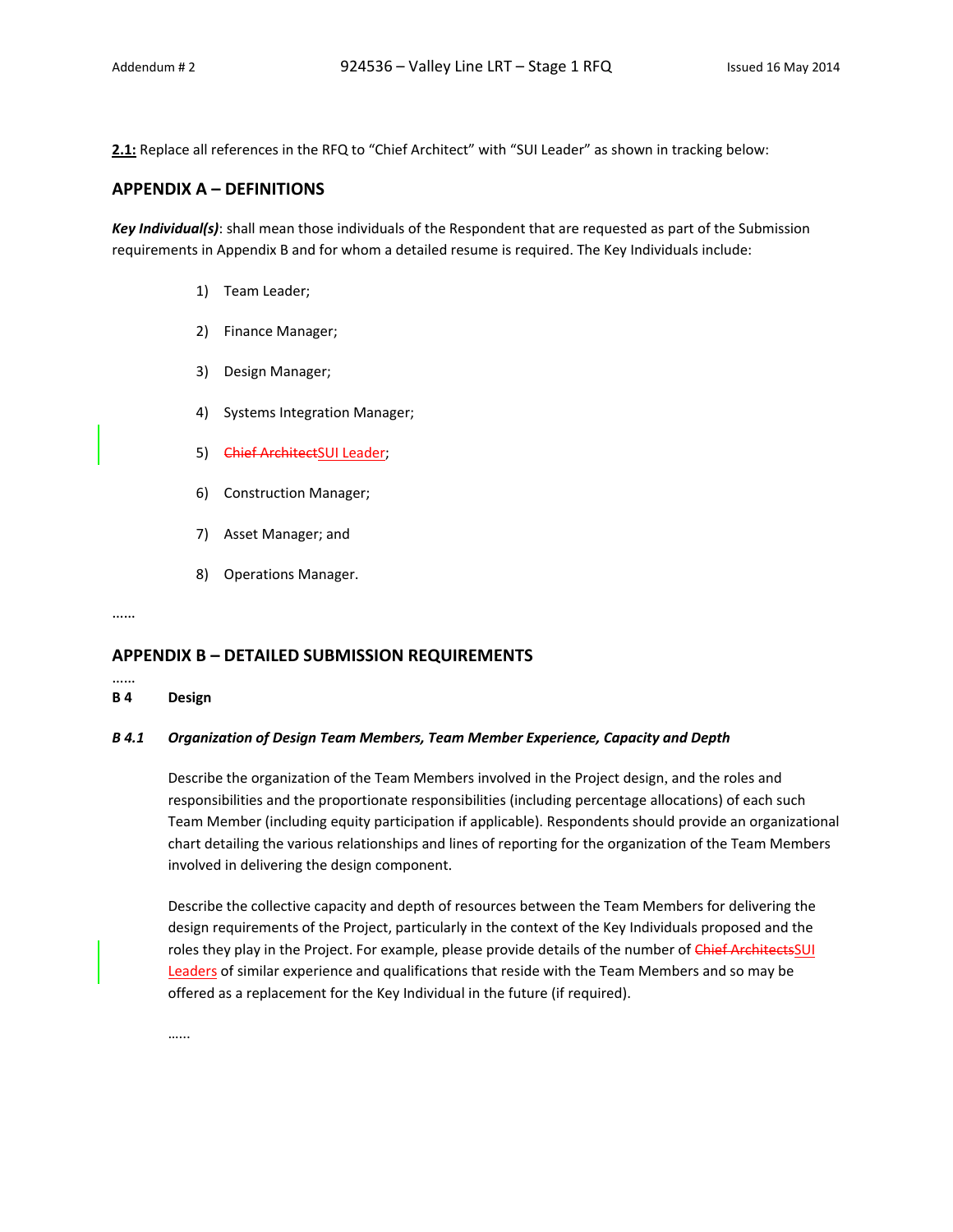#### *B 4.2 Team Organization and Key Individual Experience*

Describe the organization of each individual Team Member involved in the design of the Project, and the roles and responsibilities of each Key Individual. Respondents should provide an organizational chart detailing the internal Team Member structure(s) and various relationships and lines of reporting between the Team Members and Key Individuals.

Respondents should provide a resume for the Key Individual assigned to each of the following roles for the Project:

……

Chief ArchitectSUI Leader: that Key Individual responsible for developing, implementing and integrating the SUI principles and architectural considerations into the full Project design and more broadly tasked with ensuring those principles are carried through to detailed design and construction. Such Key Individual will be instrumental in ensuring that the Respondents design solution meets and exceeds the City's expectations for SUI for the Project and will be integral to the successful completion of the RFP.

……

#### *B 4.4 Approach to SUI*

The Respondent should outline its approach to implementing the SUI principles and ensuring alignment with the City's vision for SUI. In addition the Respondent should include:

• a description of the Chief Architect'sSUI Leader's vision for implementing the SUI principles and facilitating the City's public art objectives and the proposed approach/methodology to acting as a design advocate within a large scale engineering project in an urban context; and

the approach which the Respondent will use to manage scope change resolution throughout the Project in the context of continuing to meet the Respondent's SUI obligations.

……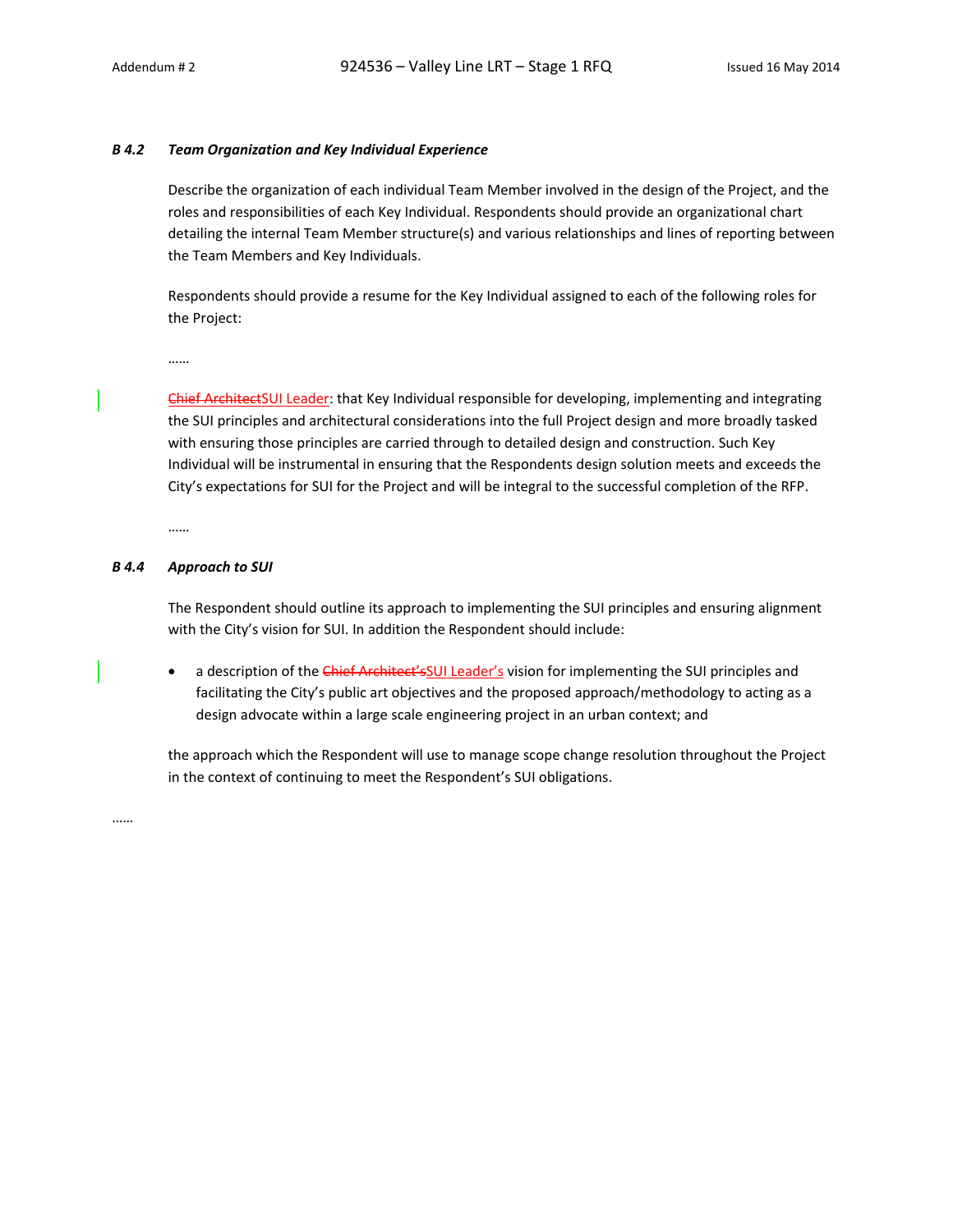**2.2:** Replace the table at Section 4.2 and the text at Appendix B, Section B 1 of the RFQ, as shown in tracking below:

# **4. SUBMISSION REQUIREMENTS**

……

### **4.2 Submission Contents**

The Submission should contain and be formed into the following discrete sections which coordinate to the evaluation criteria set out in Section 5. The Submission requirements are detailed in Appendix B.

| Part<br>(See<br><b>Section</b><br>4.3) | <b>Submission Section</b>                            | <b>Requirement Overview</b>                                                                                                                                                                                                                                                                                                                                                                                                                                                                        | <b>Appendix B</b><br>Reference |
|----------------------------------------|------------------------------------------------------|----------------------------------------------------------------------------------------------------------------------------------------------------------------------------------------------------------------------------------------------------------------------------------------------------------------------------------------------------------------------------------------------------------------------------------------------------------------------------------------------------|--------------------------------|
| A                                      | Section 1: Additional<br><b>Process Requirements</b> | • Primary and Secondary Contact details provided;<br>• Signed Acknowledgement Form;<br>• Signed letters of authority from Team Members; and<br>• All declarations in the form of Appendix F and all<br>materials relating to conflict of interest, unfair<br>process advantage or common ownership as may be<br>applicable; and<br>• Fulfilment of all submission requirements specified in<br>this Section 4 and Appendix B as declared using the<br>Submission Checklist included as Appendix G. | <b>B1</b>                      |

……

# **APPENDIX B – DETAILED SUBMISSION REQUIREMENTS**

……

# **B 1 Additional Process Requirements**

The Submission should:

- include a duly completed copy of the Acknowledgement Form Appendix D signed by the Respondent Lead Representative as set out in Section 4.5;
- include duly signed letters by individuals with the delegated authority to bind each Team Member. Such letters to explicitly state and acknowledge the Respondent Lead Representative's delegated authority to bind that Team Member for the purposes of this Project and participation in the RFQ; and the Team Members willingness to participate in the Project Procurement Process; and the Team Members acknowledgement that they have read and agree to the terms of the RFQ;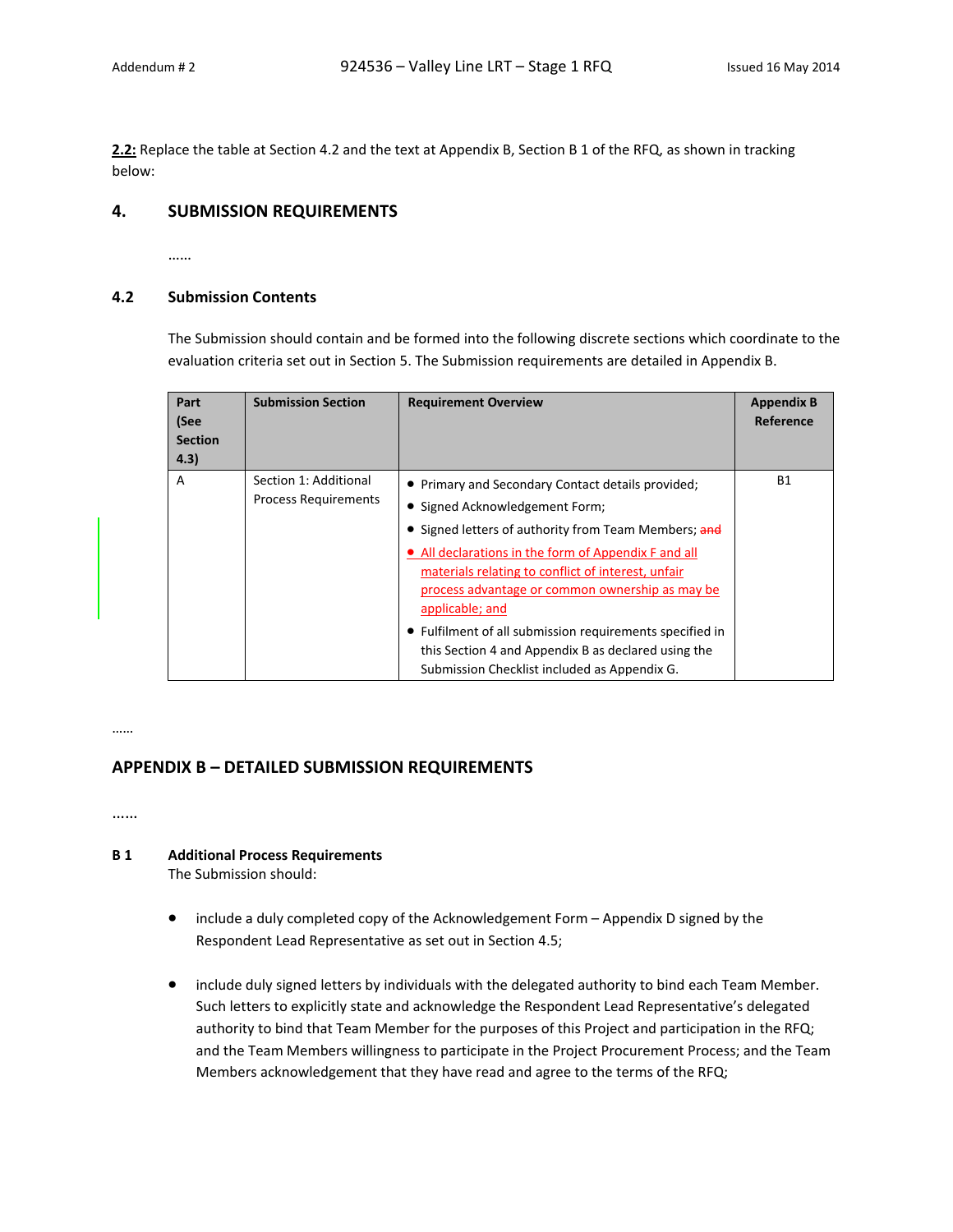- **•** provide the name and contact details of a single primary contact person for all future communications between the Respondent and the City. Also provide the name of a secondary contact in the event the primary is not available. These persons will be the sole contacts for the purposes of this RFQ; and
- **.** include all declarations in the form of Appendix F and all supporting materials relating to disclosures with respect to conflicts of interest, unfair process advantage and common ownership; and
- contain evidence of all Submission Requirements being met by including the Submission Checklist as available at Appendix G.

……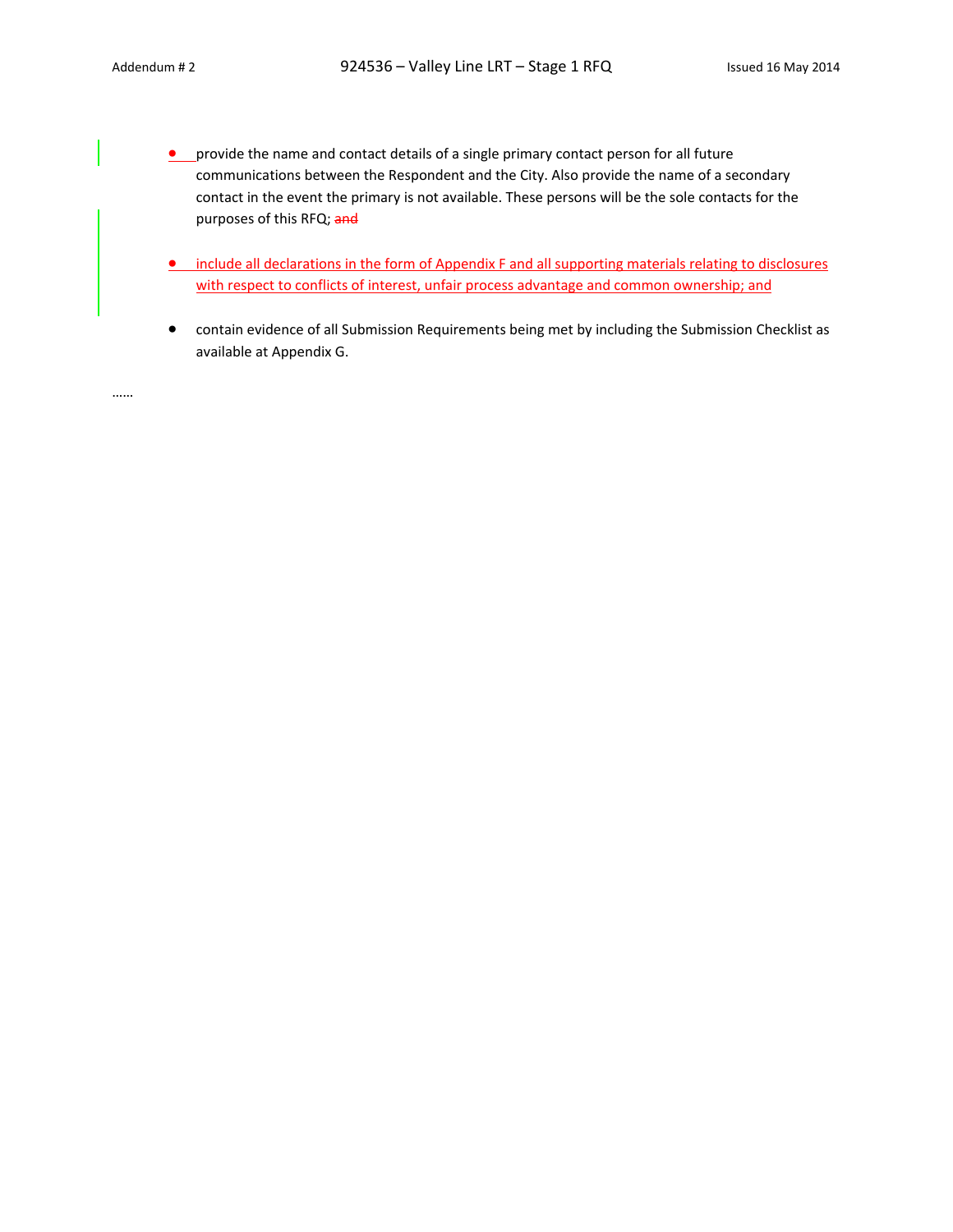**2.3:** Replace Appendix B Section B 8 of the RFQ as shown in tracking below:

### **APPENDIX B – DETAILED SUBMISSION REQUIREMENTS**

……

#### **B 8 Financial and Organizational Capacity**

#### *Financial Capacity*

The Respondent should provide information that validates its financial capacity to undertake the Project. Respondents should describe in some detail, its other financing commitments and/or future contingent financing commitments that are anticipated to arise over the Project's construction period and could impact on the Respondent's financial capacity in the context of the Project. The Respondent shall provide descriptions of any future anticipated change in ownership or financing structures or organization of the Team Members, or any renewals or refinancing of existing material financing sources or credit facilities, considerations of any potentially restrictive existing banking covenants and any other pertinent information to adequately evidence the Respondent and its Team Members' financial capacity to undertake the Project.

To facilitate further evidence of these matters, the Respondent shall include (where applicable) for each Team Member, or where a Team Member is a subsidiary to a Parent Company that has provided a Parent Company Guarantee for the Team Member explicitly for the purposes of the Project, then for that Parent Company:

- the Parent Company Guarantee Letter explicitly stating the Parent Company Guarantee in relation to the Project and the Team Member included in the Respondent to the reasonable satisfaction of the City;
- copies of the audited annual financial statements (for the 3 most recent fiscal years) and any interim statements that may be available – where the most recent statement is unaudited, please submit 3 of the most recent audited statements and the most recent unaudited statement;
- current credit rating reports;
- bank or other financial institutions, letters of reference;
- letters from insurance providers to demonstrate the ability to secure the potential insurance package for the Project scope and based on the draft allocation of responsibilities outline in Appendix C.
- a signed letter from the Chief Financial Officer (or equivalent financial authority) of the Team Member setting out, for the Team Member, its Affiliates or its Parent Company (if a Parent Company Guarantee is to be provided), a description of:
	- any off-balance sheet financings;
	- any events that may impact on future financial statements or the capital structure or in any way may present a going concern consideration that is not covered by the most recent audit opinion; and
	- any bankruptcy/insolvency matters.